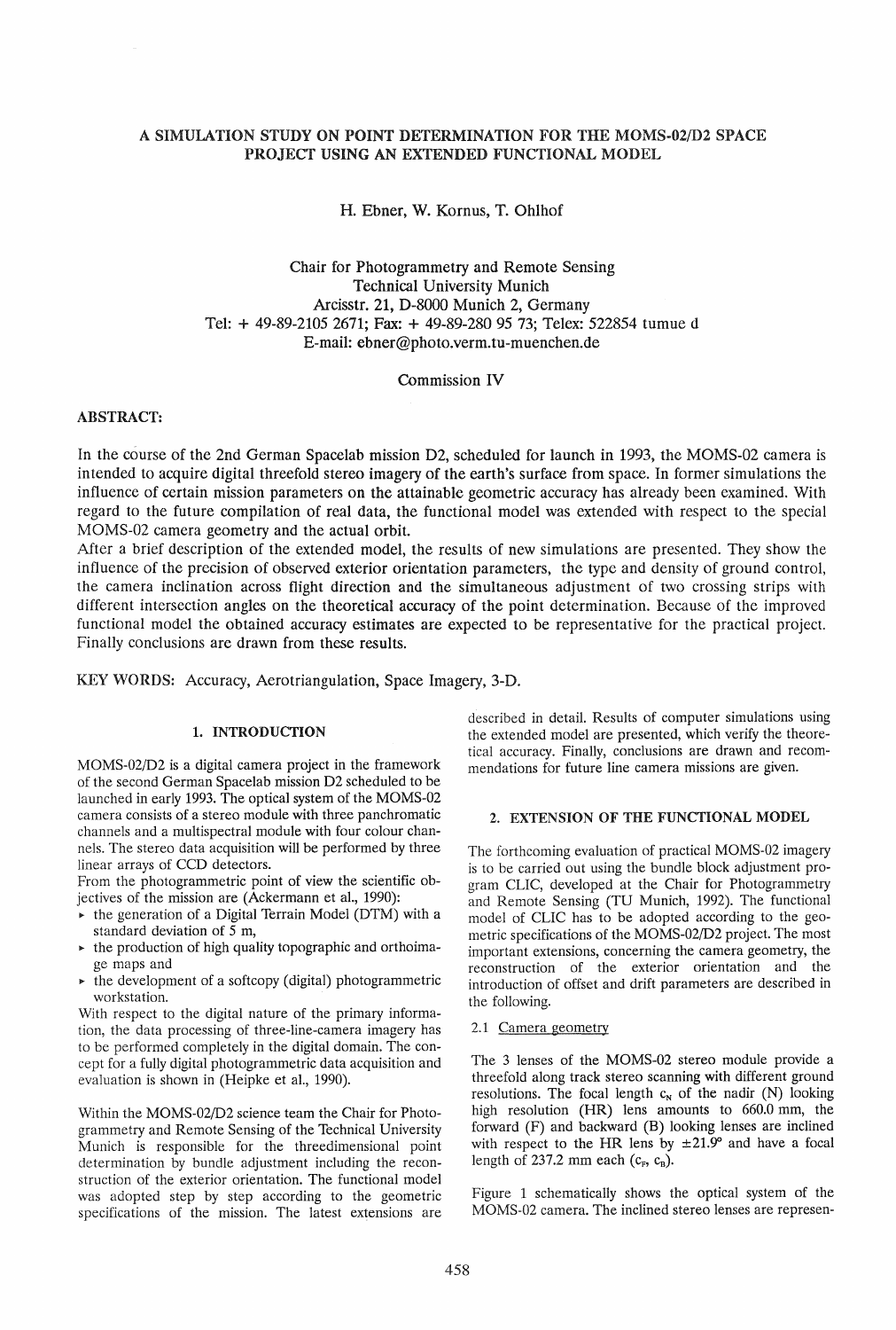ted **in** the foreground. Behind, the HR lens is visible, arranged between two additional lenses for multispectral data acquisition.

- $X_0$ ,  $Y_0$ ,  $Z_0$ : ground coordinates of the projection centre of the nadir looking HR lens (position)
- $\varphi_0$ ,  $\omega_0$ ,  $\kappa_0$ : rotation angles of exterior orientation of the nadir looking HR lens (attitude)



Fig. 1: Optical system of MOMS-02

For the illustration of the functional model, the object coordinate system XYZ and the image coordinate systems of the HR lens  $x_N$ ,  $y_N$ ,  $z_N$  and the forward looking lens  $x_F$ ,  $y_F$ ,  $z_F$  are represented in Figure 2. All coordinate systems are right handed Cartesian, at which the image coordinate systems are defined as follows:

- $\triangleright$  origin: centre of the first active pixel of the sensor line,
- direction of z-axis: parallel to the optical axis, pointing downward,
- <sup>~</sup>direction of y-axis: straight line through all pixel centres,
- <sup>~</sup>direction of x-axis: orthogonally completed, close to direction of flight.

For each inclined lens an additional 6 parameter transformation was introduced to rigorously model the displacements  $\Delta x, \Delta y, \Delta z$  of the projection centres (PC) and the rotations  $\Delta \varphi, \Delta \omega, \Delta \kappa$  of the image coordinate system with respect to the image coordinate system of the HR lens. Thus, the MOMS-02 camera geometry is described by 21 parameters: 2 x 9 parameters ( $\Delta \varphi_{FB}$ ,  $\Delta \omega_{FB}$ ,  $\Delta \kappa_{FB}$ ,  $\Delta x_{FB}$ ,  $\Delta y_{FB}$ ,  $\Delta z_{F,B}$ ,  $x_{oF,B}$ ,  $y_{oF,B}$ ,  $c_{F,B}$ ) for the forward and the backward (F,B) looking lens each, and 3 parameters  $(x_{0N}, y_{0N}, c_N)$  for the nadir looking lens. In principle, these parameters can simultaneously be estimated by the bundle adjustment. In practice they will be treated as constant values, determined by camera calibration previously. The extended collinearity equations (2) are derived from the general approach (1) and are applied for the inclined lenses. In case of the nadir looking lens  $(\Delta x_N = \Delta y_N = \Delta z_N = 0, M=I)$  the classical collinearity equations are obtained from  $(2)$ .

| x, y | : image coordinates of the object point |  |  |
|------|-----------------------------------------|--|--|
|      |                                         |  |  |

- $X_0$ ,  $Y_0$ : image coordinates of the principal point
- k : scale factor
- M, D, R : rotation matrices  $(M<sup>T</sup> D<sup>T</sup> = R<sup>T</sup>)$
- $X, Y, Z$  : ground coordinates of the object point



Fig. 2: Coordinate systems

$$
\begin{pmatrix} x - x_0 \ y - y_0 \ -c \end{pmatrix} = k \ M^T (\Delta \varphi, \Delta \omega, \Delta \kappa) \ D^T (\varphi_0, \omega_0, \kappa_0) \begin{pmatrix} X - (X_0 + \Delta X_0) \ Y - (Y_0 + \Delta Y_0) \ Z - (Z_0 + \Delta Z_0) \end{pmatrix}
$$

$$
\text{with } \begin{pmatrix} \Delta Y_0 \\ \Delta Z_0 \end{pmatrix} = D(\varphi_0, \omega_0, \kappa_0) \begin{pmatrix} \Delta y \\ \Delta z \end{pmatrix} \tag{1}
$$

$$
x = x_0 - c \frac{R_{11}(X-X_0) + R_{21}(Y-Y_0) + R_{31}(Z-Z_0) - [M_{11}\Delta x + M_{21}\Delta y + M_{31}\Delta z]}{R_{13}(X-X_0) + R_{23}(Y-Y_0) + R_{33}(Z-Z_0) - [M_{13}\Delta x + M_{23}\Delta y + M_{33}\Delta z]}
$$
\n
$$
y = y_0 - c \frac{R_{12}(X-X_0) + R_{22}(Y-Y_0) + R_{32}(Z-Z_0) - [M_{12}\Delta x + M_{22}\Delta y + M_{32}\Delta z]}{R_{13}(X-X_0) + R_{23}(Y-Y_0) + R_{33}(Z-Z_0) - [M_{13}\Delta x + M_{23}\Delta y + M_{33}\Delta z]}
$$
\n(2)

This general approach allows for processing randomly orientated image coordinate systems of lenses with different interior orientations ( $x_0$ ,  $y_0$ , c). Self-calibration using additional parameters for the correction of systematic image errors can be applied as usual.

To demonstrate the influence of different focal lengths  $c_N$ and  $c_{FB}$ , the standard deviations  $\sigma_x$ ,  $\sigma_y$ ,  $\sigma_z$  of a symmetrical 3-ray forward intersection (standard deviations of image coordinates  $\sigma_0$ , flying height h, baselength b,  $\varphi_0 = \omega_0 = \kappa_0 = 0$ ) are listed (3). It is conspicuous, that the height accuracy does not depend on  $c_N$ , whereas all 3 rays contribute to the planimetric accuracy. The MOMS-02 geometry  $(c_N:c_{FB} =$ 3:1) improves the accuracy in planimetry by a factor of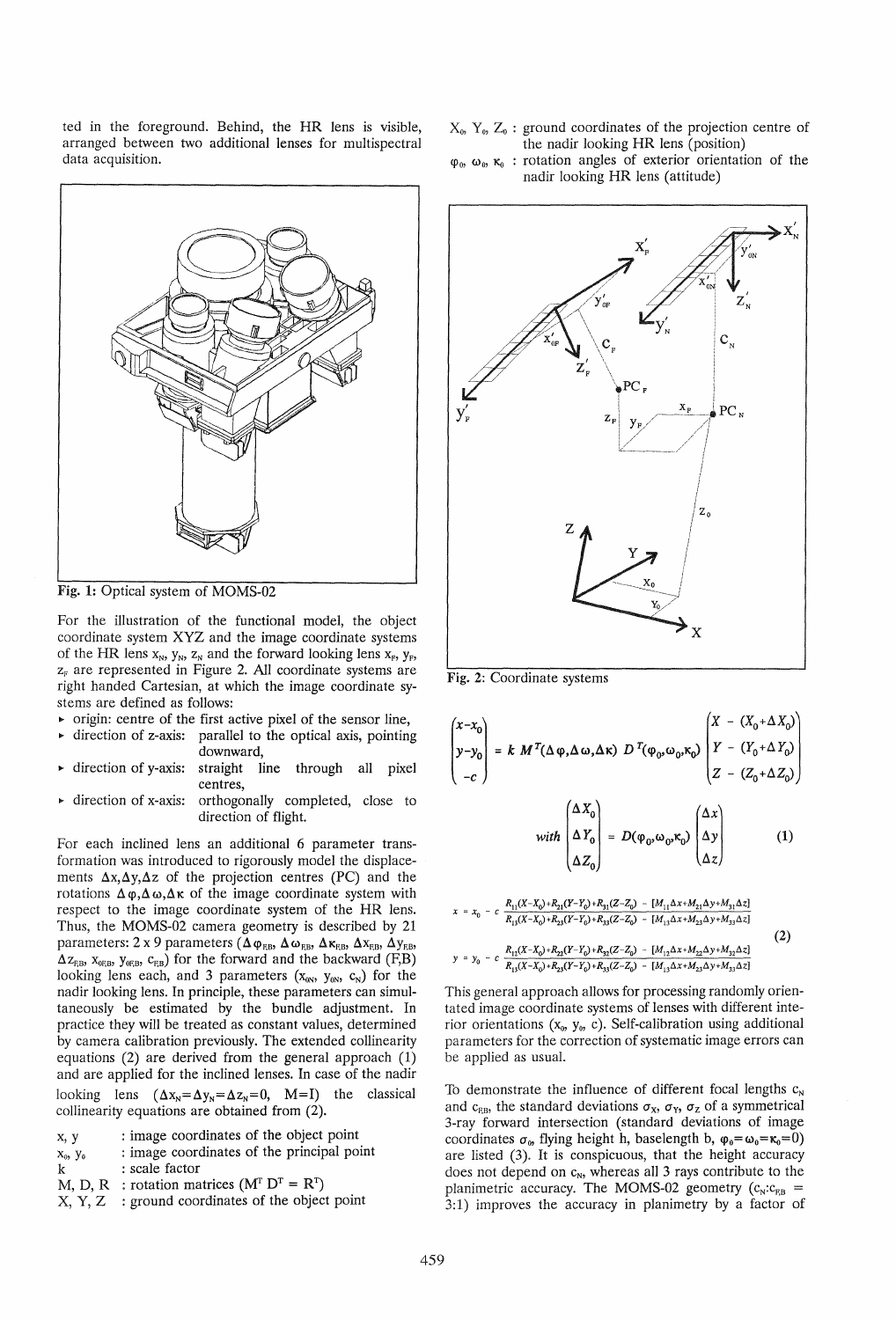about 2 compared to the ratio of 1:1. The height accuracy is not affected, as mentioned already.

$$
\sigma_{X} = \sigma_{Y} = \sigma_{0} h \sqrt{\frac{1}{2c_{F,B}^{2} + c_{N}^{2}}}; \quad \sigma_{Z} = \sigma_{0} \frac{h^{2}}{b} \sqrt{\frac{1}{2c_{F,B}^{2}}} \tag{3}
$$

# 2.2 Reconstruction of the exterior orientation

The functional model of the bundle adjustment is based on extended collinearity equations. The exterior orientation parameters are estimated only for so-called orientation images (01), which are introduced at certain time intervals. Between the 01, the parameters of each individual image line are expressed as functions (e.g. polynomials) of the parameters of the neighbouring orientation images (Muller, 1991). A variety of different parameter models for the reconstruction of the exterior orientation were applied in the past (see survey in Wu, 1986). The goal of each approach is the minimization of the interpolation error using as few parameters as possible.

Investigations, based on simulated orbit data, showed that 3rd order polynomial functions approximate the orbit quite accurately. Therefore the linear interpolation function, used in the bundle block adjustment program CLIC previously, was replaced by a Lagrange Polynomial (LP) approach (4).

$$
P_n(t) = \sum_{i=0}^n P(t_i) \prod_{\substack{j=0 \ j \neq i}}^n \frac{t - t_j}{t_i - t_j}
$$
(4)

In (4) the exterior orientation parameters  $P_{n}(t)$  at time t are expressed as a linear combination of the related parameters  $P(t_i)$  assigned to the  $n+1$  neighbouring orientation images i at time t<sub>i</sub>. The main characteristics of the LPs are: The LP coefficients are explicitly the (unknown) exterior orientation parameters of the orientation images; the LP order can easily be changed by the definition of the parameter n. The linear interpolation therefore remains applicable by setting  $n = 1$ . The complete extended collinearity equations are derived by replacing the exterior orientation elements  $X_0$ ,  $Y_0$ ,  $Z_0$ ,  $\varphi_0$ ,  $\omega_0$ ,  $\kappa_0$  in equations (2) by the related expressions  $(4)$ .

### 2.3 Introduction of offset and drift parameters

In principle, the reconstruction of the exterior orientation of three-line-imagery is possible by means of photogrammetric measurements and ground control information only. However, precise position and attitude observations essentially improve the accuracy of point determination, especially if little or weak ground control information is available (Ebner et al., 1991).

In case of MOMS-02/D2, the following additional information is available:

- <sup>~</sup>position and attitude data from an onboard Inertial Navigation System (INS),
- $\triangleright$  position data from the Tracking Data Relay Satellite System (TDRSS),
- position data from sophisticated orbit models.

All these rather heterogeneous data of position and attitude have to be combined and transformed into a common coordinate system.

Basically, all measurements are affected by blunders, random and systematic errors. Blunders must be located and eliminated a priori by robust estimation methods. Random errors can be processed by least squares adjustment. The critical aspect is the influence of systematic errors. They should be described by the functional model.

In our case the different systematic errors of the position and attitude data are modeled through additional unknown parameters. By limitation to constant and linear terms which, describe the main effects, twelve additional parameters, namely an offset and a drift parameter for each exterior orientation parameter, have to be estimated during the bundle adjustment.

#### 3. SIMULATIONS

In the past a series of simulations was carried out for MOMS-02/D2 to analyze the effect of certain parameters on the accuracy of point determination and to give recommendations in the planning phase of the project concerning the technical design of the camera or additional measurements during the mission (Ebner et a1., 1991; Ebner and Kornus, 1991). Based on these results, new simulations are performed to show the attainable accuracy using the extended functional model and realistic input information. In the following the input information and the results of the simulations are presented.

### 3.1 Input information

3.1.1 Camera and mission parameters The geometric configuration is established by the MOMS-02/D2 camera and mission specifications. The most conspicuous feature is the extremely small image angle, which results in a ratio between flying height and swath width of 8:1. This is an essential handicap for a precise geometric evaluation. The parameters used in the simulations are listed in table 1 and match the nominal values of the project to a large extent.

| view direction of the lens                                                                                                   | forward<br>nadir                 |                             | backward                      |  |
|------------------------------------------------------------------------------------------------------------------------------|----------------------------------|-----------------------------|-------------------------------|--|
| calibrated focal length [mm]<br>pixel size<br>[µm]<br>ground resolution<br>[m]<br>convergency angle $\Delta\varphi$<br>[deg] | 237.2<br>10.0<br>13.5<br>$-21.9$ | 660.0<br>10.0<br>4.5<br>0.0 | 237.2<br>10.0<br>13.5<br>21.9 |  |
| orbit height<br>[km]<br>orbit inclination<br>[deg]<br>swath width<br>[km]<br>strip length<br>[km]                            | 296<br>28.5<br>36<br>468         |                             |                               |  |

Table 1: Simulation parameters

The camera is mounted on top of the space shuttle, which will move along a 296 km high orbit with an inclination of 28.5°. Besides the recording of single strips in normal (bay down) flight attitude of the shuttle, some orbits will be flown with a shuttle cross inclination of 30°. As shown in (Ebner et al., 1991) the accuracy of point determination can be improved by convergent sensor configuration either obtained by an instrumental sensor line convergency or by inclining the camera carrier in case of parallel sensor arrangement.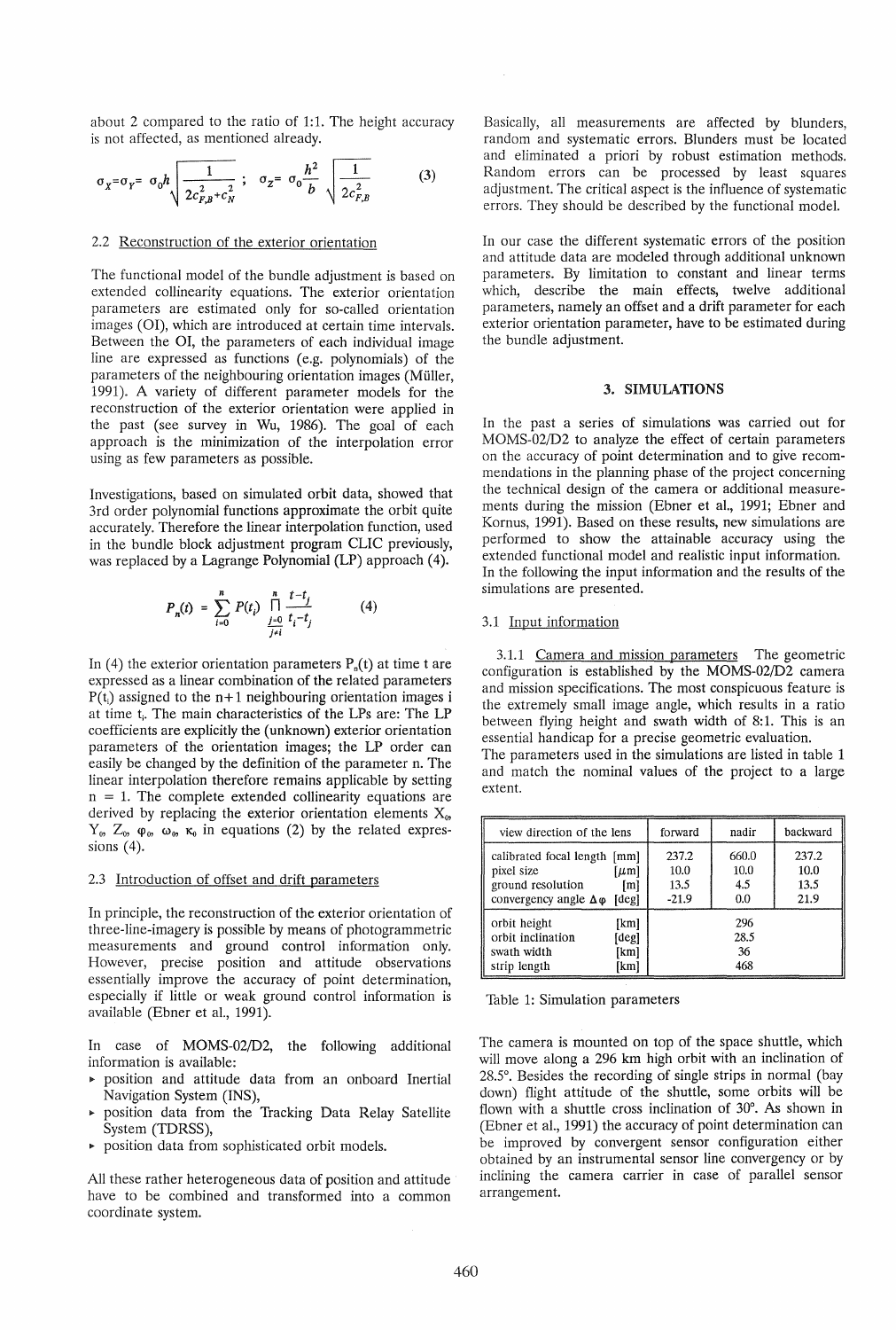By the simultaneous adjustment of two crossing strips recorded from two different orbits further improvement can be achieved, especially in the common area covered by both strips. Intersection angles of ground tracks of two orbits can range from very small angles at 28.5° northern or southern latitude up to 57° at the equator. Simulations have been performed using the three intersection angles 5°, 30° and *55°.* 

All points located within the first or the last baselength of a strip are imaged by two sensors only (2-ray points). Within the overlapping area of two crossing strips the points can be projected into a maximum of six sensor lines (6-ray points). Figure 3 shows the different numbers of possible image rays, contributing to the determination of the corresponding object point.



Fig. 3: Numbers of possible image rays, contributing to the point determination

3.1.2 Image coordinates of conjugate points and ground control points (GCP) The digitally recorded MOMS-02 imagery will be available on computer compatible tapes (CCT) and thus will directly be accessible for the further digital processing. After radiometric correction a large number of image coordinates of conjugate points can automatically be derived by digital image matching techniques. Involving least squares adjustment a precision up to 1/10 of the pixel size can be achieved. How far the three times higher ground resolution of the HR channel additionally improves the accuracy has still to be investigated.

The determination of image coordinates of GCP implies the identification of the points in the image. Up to now this task must be carried out interactively using e. g. a softcopy photogrammetric workstation.

For the simulations the image coordinates of 11905 object points with a constant height of 0.0 m were computed, assuming a straight forward flight path ( $\varphi_0 = \omega_0 = \kappa_0 = 0^\circ$ ). The points are arranged in a grid within an  $36 \times 468$  km<sup>2</sup> area. The distance between two points is chosen to be 9 km across track and 0.2 km along track. The x-axis of the object coordinate system is defined parallel to the direction of flight. All image coordinates were introduced into the adjustment as uncorrelated observations with equal standard deviations of 2  $\mu$ m (1/5 pixel size).

3.1.3 Ground control information In principle, ground control information is necessary to define the datum, i.e. for positioning, orientation and scale of the photogrammetric

model in a selected reference frame, and to improve the accuracy of the point determination. Due to the low orbital inclination only regions close to the equator can be imaged by the MOMS-02 camera. In most of these countries the number and accuracy of GCP is rather limited.

In the simulations two kinds of control information are used:

- <sup>~</sup>4 XYZ GCp, error-free;
- <sup>~</sup>125 XY GCP and a Digital Terrain Model (DTM) with standard deviations of  $25 \text{ m}$  (GCP) and  $50 \text{ m}$  (DTM), respectively.

In the first case, the four XYZ GCP are arranged at the corners of the 3-ray area. Their coordinates are treated as error-free. By means of measurements with the Global Positioning System (GPS), that is available all over the world, it is possible to determine these GCP economically at an accuracy level of a few centimetres.

In the second case, a lot of XY GCP and a DTM, which might be derived from existing maps via digitization, are employed. From topographic maps in the scale of 1:50.000 characteristic points, e. g. cross-roads, can be digitized with a planimetric accuracy of about 20 to 30 m. The generation of DTM using contour lines is presented in (Aumann and Ebner, 1992); from the mentioned topographic maps 1:50.000 a height accuracy of at least 50 m can be achieved. The mathematical model for using DTM information in a bundle block adjustment is described in (Ebner and Strunz, 1988).

3.1.4 Observations of the exterior orientation parameters The derived position and attitude data from navigation systems and orbit models, mentioned in chapter 2.3, are introduced with the following standard deviations:

| position parameters                        | attitude parameters       |
|--------------------------------------------|---------------------------|
| $\triangleright$ 0 m (error-free)          | 0 mgrad (error-free)      |
| $\geq 1$ m                                 | 5 mgrad                   |
| $\approx 2 \text{ m}$                      | 10 mgrad                  |
| $\triangleright$ $\infty$ (no observation) | $\infty$ (no observation) |

According to the current knowledge the position data can be obtained more precisely than the attitude data. For instance, an attitude accuracy of 5 mgrad is equivalent to a position accuracy of 25 m considering the orbit height of 296 km. In our case, an accuracy of about 1 to 2 m for the position and 5 to 10 mgrad for the attitude is expected. In addition, the two extreme cases - error-free and no observations - are applied comparatively.

Furthermore, the observed position and attitude data have low absolute but high relative accuracy with respect to the reference coordinate system because of unknown systematic errors, which are modeled by the twelve offset and drift parameters as described in chapter 2.3.

3.1.5 Distances between the orientation images (DOl) The suitable DOl has to be adapted to the temporal variations of the position and attitude of the shuttle. The aim is to derive such a DOl, that the exterior orientation parameters are optimally approximated by a mathematical model, i.e. a 3rd order Lagrange polynomial in this case. It must be considered that a long distance between the orientation images leads to interpolation errors and deteriorates the accuracy. In future, the program CLIC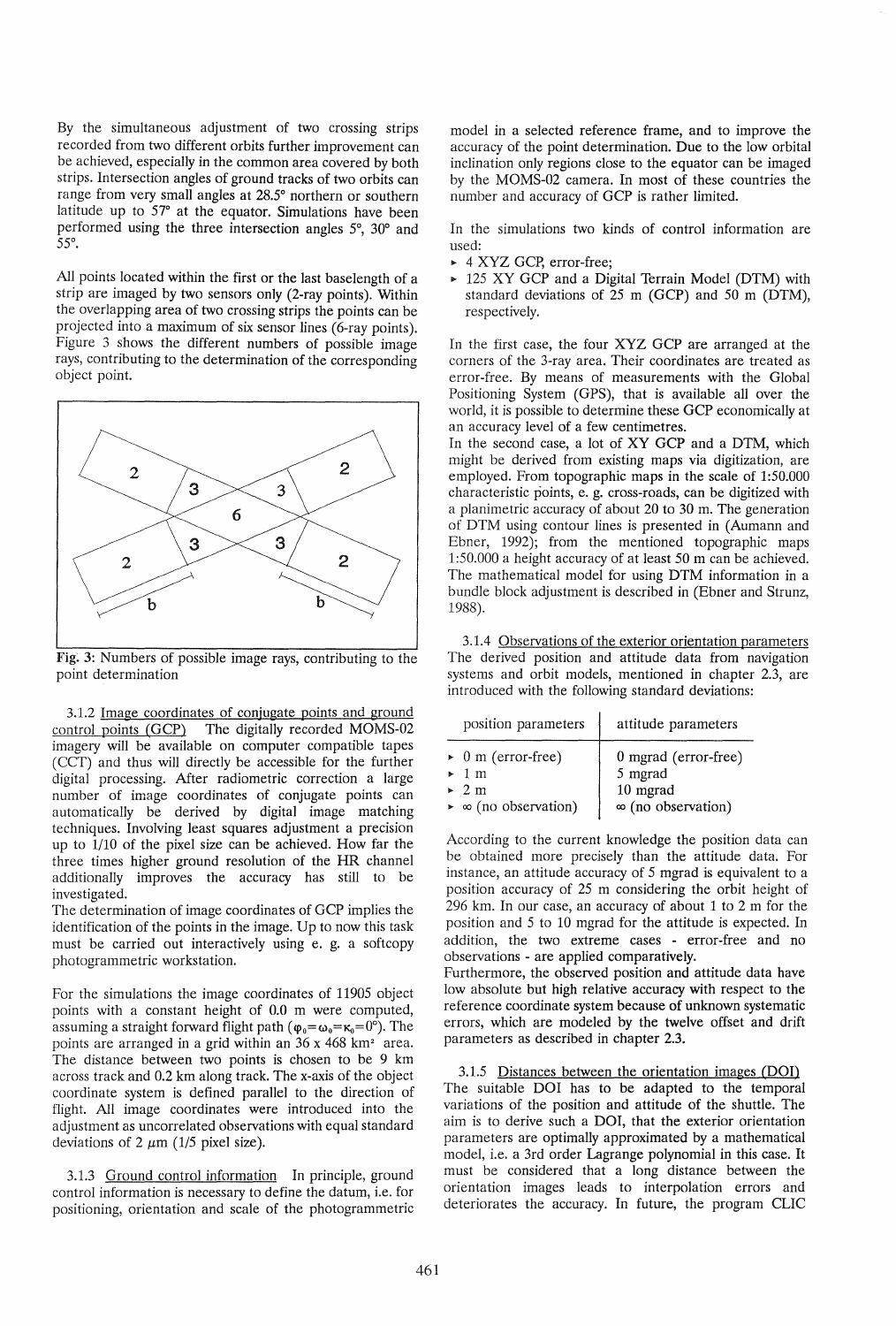should be able to use different DOl for the position and the attitude orientation parameters.

The simulations were carried out using the following values:

|                      | DOI              |                    | flight time number of OI |
|----------------------|------------------|--------------------|--------------------------|
| $\ddot{\phantom{1}}$ | 12 km            | $1.7 \text{ sec}$  | 40                       |
|                      | $23 \text{ km}$  | $3.2 \text{ sec}$  | 20                       |
|                      | $160 \text{ km}$ | $22.5 \text{ sec}$ | 4                        |

### 3.2 Results

In order to present the results of the different computation versions in a compact form the root-mean-square (rms) values  $\mu_{XY}$  (planimetry) and  $\mu_{Z}$  (height) of the theoretical standard deviations of the object point coordinates  $\sigma_x$ , $\sigma_y$ , $\sigma_z$ are calculated. They are computed from the inverted normal equation matrix and the a posteriori reference variance  $\hat{\sigma}_{0}^{2}$ . Because the simulations are performed with generated error-free observations, the a priori  $\sigma_0^2$  is used instead of the a posteriori  $\hat{\sigma}_0^2$ . The a priori  $\sigma_0$  is chosen as equal to the standard deviations of the image coordinates. This means, that the accuracy estimates are valid for the a priori assumed precision of the observations.

The presentation and discussion of the results are subdivided in two parts:

a) the results of the single strip adjustments, assuming normal (bay down) flight attitude of the shuttle (standard flight configurations) and



- <sup>~</sup>30° cross inclination of the camera carrier or
- simultaneous adjustment of two crossing strips with different intersection angles (5°, 30°, 55°).

3.2.1 Standard flight configurations In Figures 4 and 5 the rms values  $\mu_{XY}$  and  $\mu_Z$  of all 3-ray point coordinates are shown graphically with the following abbreviations:

- <sup>~</sup>12 *km,* 23 *km, 160 km:*  distances between orientation images,
- <sup>~</sup>*errorjree (Om/Omgrad), 1m/5mgrad, 2m/10mgrad:*  standard deviations of the position and attitude data (relative accuracy),
- <sup>~</sup>*no observ.:*
- no observations for the position and attitude data,
- <sup>~</sup>*XYZ GCP:* 
	- 4 error-free XYZ GCp,
- <sup>~</sup>*XY GCP/DTM:*
- 125 XY GCP  $(\sigma = 25m)$  and a DTM  $(\sigma = 50 m)$  as ground control information.

Breaks in the graphic representations mean, that the respective values are not given true to scale.

First, the rms values for the theoretical accuracy limits of the object point coordinates, which are achieved if the exterior orientation parameters of all images are treated as error-free observations, can be seen in the Figures 4 and 5. For 3-ray points these values are:

- a)  $\mu_{XY} = 1.4 \text{ m}, \ \mu_Z = 6.1 \text{ m}$ for 4 XYZ GCP (error-free);
- b)  $\mu_{XY} = 4.5 \text{ m}, \ \mu_Z = 5.1 \text{ m}.$ for 125 XY GCP *(a=25m)* and DTM *(a=50m).*



Fig. 4: Rms values  $\mu_{XY}$  for different standard deviations of the exterior orientation parameters, ground control information and distances between orientation images



Fig. 5: Rms values  $\mu$ <sub>z</sub> for different standard deviations of the exterior orientation parameters, ground control information and distances between orientation images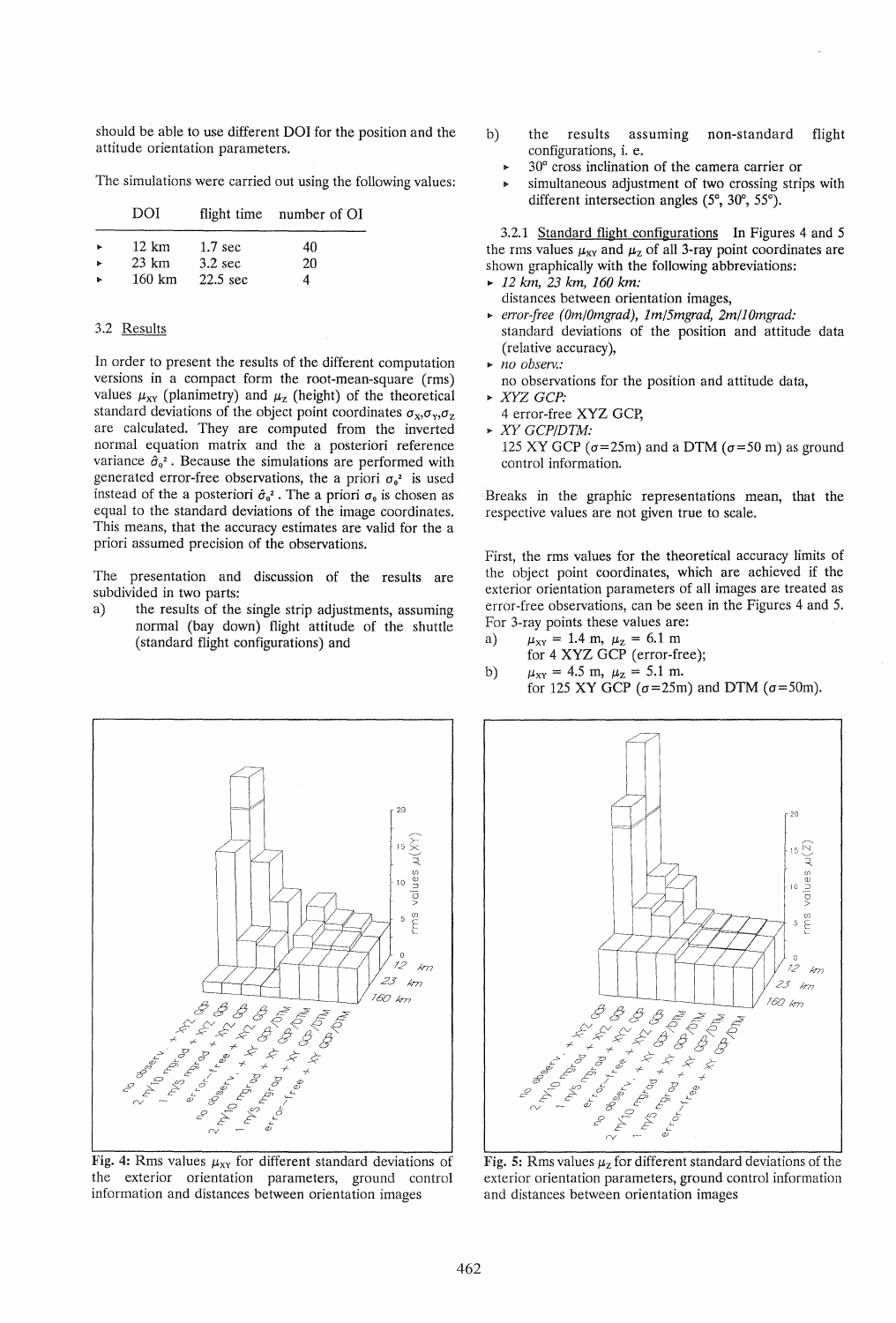$\mu_z$  in a) is estimated poorer by about a factor of 4 than  $\mu_{XY}$ due to the geometry of the three-line scanner (see chapter 2.1). The planimetric accuracy limit in b) increases by a factor of 3 in comparison with that in a), because the changed control information (125 XY GCP with  $\sigma = 25$ m instead of error-free GCP) defines the datum in planimetry less accurately. The height accuracy limit in b), however, is improved in comparison with that in a), because the changed control information defines the datum in height more accurately. The DTM namely supplies height control information for all 11.905 object points.

Moreover, the resulting accuracy improves generally with better precision of the position and attitude observations and with an increasing DOL This effect is more significant using only 4 GCP than a lot of low accurate XY GCP and a DTM. In case of a long distance (160 km) between the orientation images observations for the exterior orientation are dispensable.

From Figure 4 it is evident that the ground control information derived from topographic maps is not sufficient for attaining a high planimetric accuracy of about 1 to 3 m. Therefore, accurate GCP are required.

Figure 5 shows, that the accuracy demands of the mission  $(\sigma_z = 5 \text{ m})$  can be fulfilled with a short DOI (12 km) and a standard deviation for the position and attitude data of 2 m / 10 mgrad, on condition that a DTM is available. Using the same DOl (12 km) and the same standard deviation for the position and attitude data (2m/10mgrad) the height accuracy decreases to 12.2 m if there are only 4 XYZ GCP instead of the DTM.

3.2.2 <u>Non-standard flight configurations</u> The computations are carried out with a selected set of input parameters only:

 $\triangleright$  DOI: 12 km,

- <sup>~</sup>standard deviations for position and attitude observations: 2 m/ 10 mgrad (relative accuracy),
- <sup>~</sup>4 error free XYZ GCP for each strip, located at the corners of the 3-ray areas.

For these assumptions the aspired accuracy of 5 m obviously can not be achieved with standard flight configurations, as described above. However, the results are considerably improved in case of non-standard flight configurations.

Table 2 shows the rms values  $\mu_{XY}$  and  $\mu_Z$  of the theoretical standard deviations  $\sigma_x$ ,  $\sigma_y$  and  $\sigma_z$ . The values are calculated separately for 3-ray and 6-ray points. The number n of the corresponding object points gives an idea of the area,

covered by the respective flight configuration (700 points  $\approx$ 1000 km2). For comparison the results, obtained by standard flight configurations, are listed in the first line.

The simulations, assuming 30° cross inclination of the shuttle results in an improved accuracy of the 3-ray points by a factor of 1.7 in height and of 2.8 in planimetry, compared to the normal flight attitude. Best results are obtained by the simultaneous adjustment of two crossing strips. Within the overlapping 6-ray area a constant accuracy level is achieved, which is nearly independent of the intersection angle. This result is of high practical importance. The weak 3-line geometry, caused by the along track parallel perspective, is completely overcome by the block adjustment of two (or more) intersecting strips. According to the figures in Table 2, small intersection angles are more economic, because they lead to larger 6-ray areas and better accuracy in the 3-ray area. The acquisition of MOMS-02 imagery from crossing orbits is planned. Their ground tracks will mainly be located between 20° and 28.5° northern latitude, which will cause small intersection angles.

# 4. CONCLUSION AND OUTLOOK

The aspired height accuracy of about 5 m can be achieved either by means of DTM information, derived from existing maps, or by the simultaneous adjustment of two (or more) crossing strips within the overlapping area. The intersection angle is of no importance.

The results are generally improved by more accurate observations of the position and attitude parameters and by an increasing distance between orientation images. High planimetric accuracy is only achieved, if precise ground control points, e. g. from GPS measurements, are available. The weak 3-line geometry along track can essentially be supported either by cross inclination of the shuttle or by the simultaneous adjustment of two or more intersecting strips. After the mission it will be possible to prove these findings by the evaluation of practical data.

The three-line concept for the acquisition of digital stereo imagery has been realized in conjunction with some other important projects: MEOSS, MOMS-PRIRODA and HRSC/WAOSS.

MEOSS stands for Monocular (single lens) Electro-Optical Stereo Scanner. It flew successfully onboard an aircraft in the last years and will be payload on an Indian rocket, scheduled for launch in autumn 1992.

| number    | intersection<br>cross            |                           | 3-ray area            |                   |                   | 6-ray area           |                   |                   |
|-----------|----------------------------------|---------------------------|-----------------------|-------------------|-------------------|----------------------|-------------------|-------------------|
| of strips | angle                            | inclination               | n                     | $\mu_{\rm XY}$    | $\mu_{\rm Z}$     | n                    | $\mu_{\rm XY}$    | $\mu_{\rm Z}$     |
|           |                                  | $0^{\circ}$<br>$30^\circ$ | 5951<br>5038          | 13.6<br>4.8       | 12.2<br>7.0       |                      |                   |                   |
|           | 50<br>$30^\circ$<br>$55^{\circ}$ | O°<br>N۰<br>0°            | 1896<br>9536<br>11561 | 1.9<br>2.4<br>3.4 | 6.3<br>6.5<br>7.8 | 5307<br>1803<br>1097 | 1.6<br>1.5<br>1.6 | 4.9<br>4.7<br>4.8 |

Table 2: Number of object points n and rms values  $\mu_{XY}$  and  $\mu_Z$  for non-standard flight configurations, assuming 12km DOI, 2m/lOmgrad std.dev. for position and attitude observations, 4 error-free GCP for each strip.